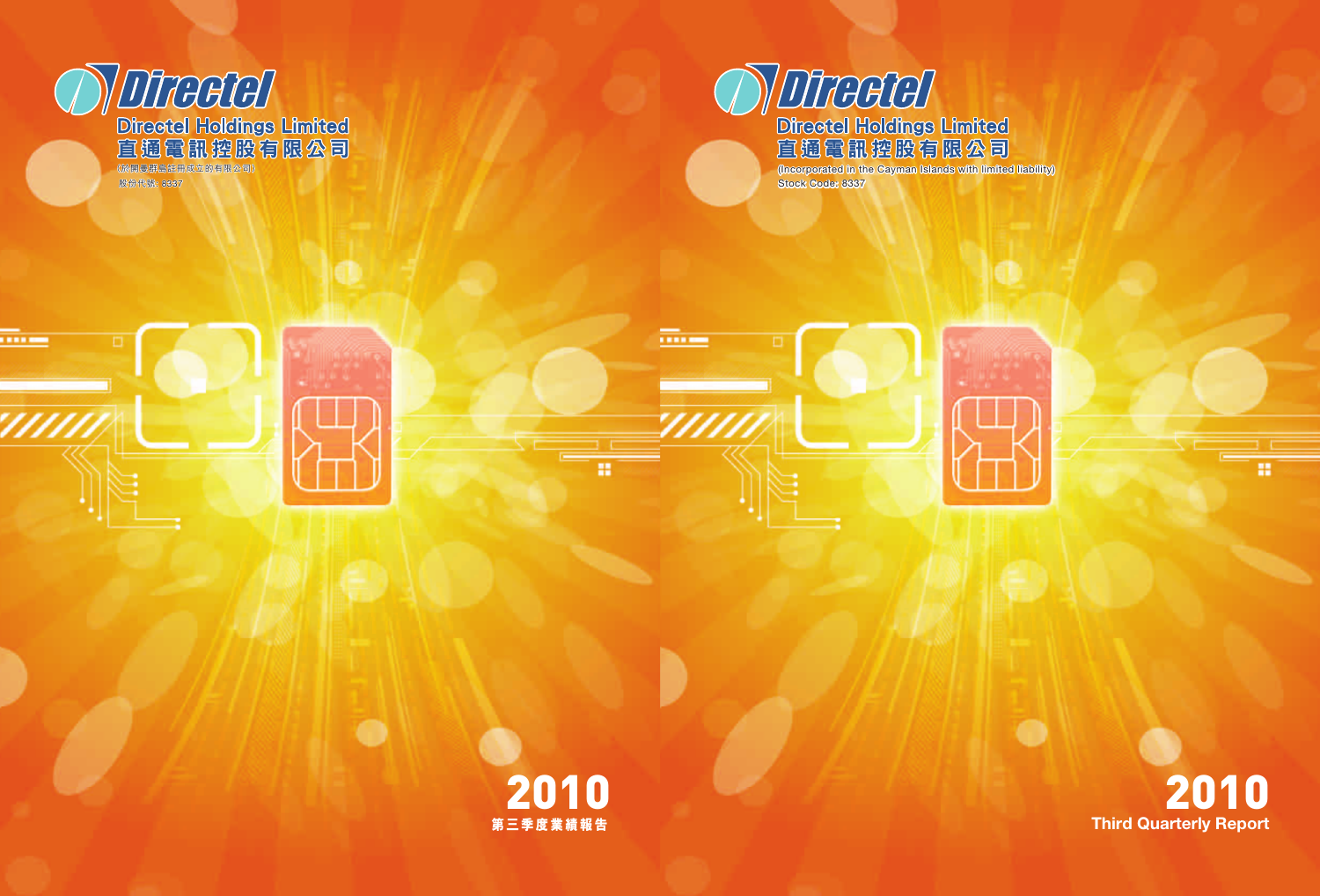## **CHARACTERISTICS OF THE GROWTH ENTERPRISE MARKET ("GEM") OF THE STOCK EXCHANGE OF HONG KONG LIMITED (THE "STOCK EXCHANGE")**

**GEM has been positioned as a market designed to accommodate companies to which a higher investment risk may be attached than other companies listed on the Stock Exchange. Prospective investors should be aware of the potential risks of investing in such companies and should make the decision to invest only after due and careful consideration. The greater risk profile and other characteristics of GEM mean that it is a market more suited to professional and other sophisticated investors.**

**Given the emerging nature of companies listed on GEM, there is a risk that securities traded on GEM may be more susceptible to high market volatility than securities traded on the Main Board and no assurance is given that there will be a liquid market in the securities traded on GEM.**

Hong Kong Exchanges and Clearing Limited and the Stock Exchange take no responsibility for the contents of this report, make no representation as to its accuracy or completeness and expressly disclaim any liability whatsoever for any loss howsoever arising from or in reliance upon the whole or any part of the contents of this report.

This report, for which the directors (the "Director(s)") of Directel Holdings Limited (the "Company") collectively and individually accept full responsibility, includes particulars given in compliance with the Rules Governing the Listing of Securities on the GEM of the Stock Exchange (the "GEM Listing Rules") for the purpose of giving information with regard to the Company. The Directors, having made all reasonable enquiries, confirm that, to the best of their knowledge and belief the information contained in this report is accurate and complete in all material respects and not misleading or deceptive, and there are no other matters the omission of which would make any statement herein or this report misleading.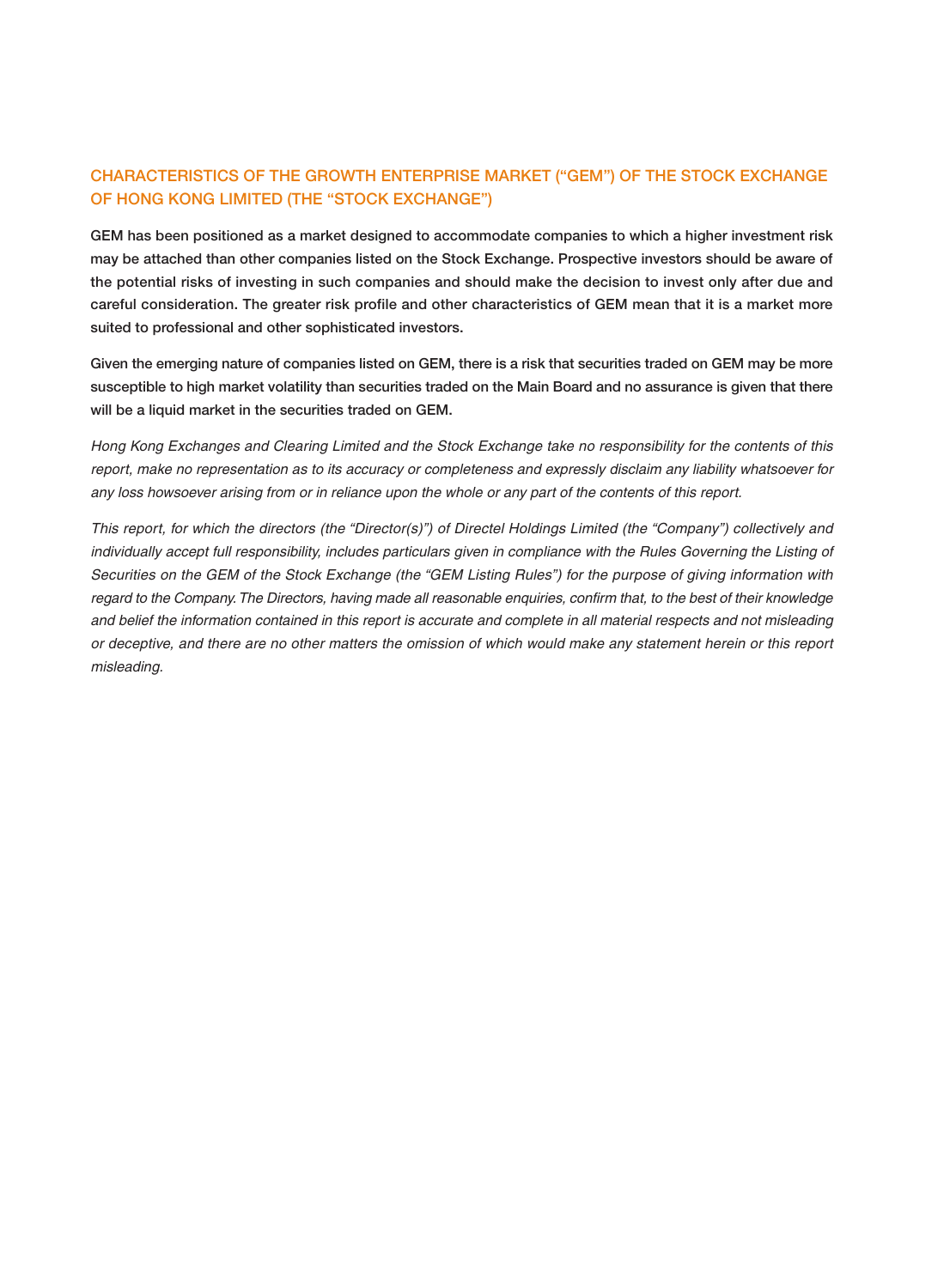#### **HIGHLIGHTS**

- Turnover for the nine months ended 30 September 2010 was approximately HK\$47,662,000, representing an increase of approximately 29.0% as compared with the corresponding period in 2009.
- Profit attributable to shareholders of the Company for the nine months ended 30 September 2010 was approximately HK\$11,942,000, representing an increase of approximately 5.3% as compared with the corresponding period in 2009. Profit attributable to shareholders of the Company before listing expenses was approximately HK\$14,722,000, representing an increase of approximately 29.8% as compared with the corresponding period in 2009.
- The Board does not recommend the payment of any dividend for the nine months ended 30 September 2010.

# **UNAUDITED THIRD QUARTERLY RESULTS FOR THE NINE MONTHS ENDED 30 SEPTEMBER 2010**

The board of Directors (the "Board") of the Company is pleased to announce the unaudited consolidated results of the Company and its subsidiaries (the "Group") for the three months and the nine months ended 30 September 2010 together with the unaudited comparative figures for the respective corresponding period in 2009 as follows: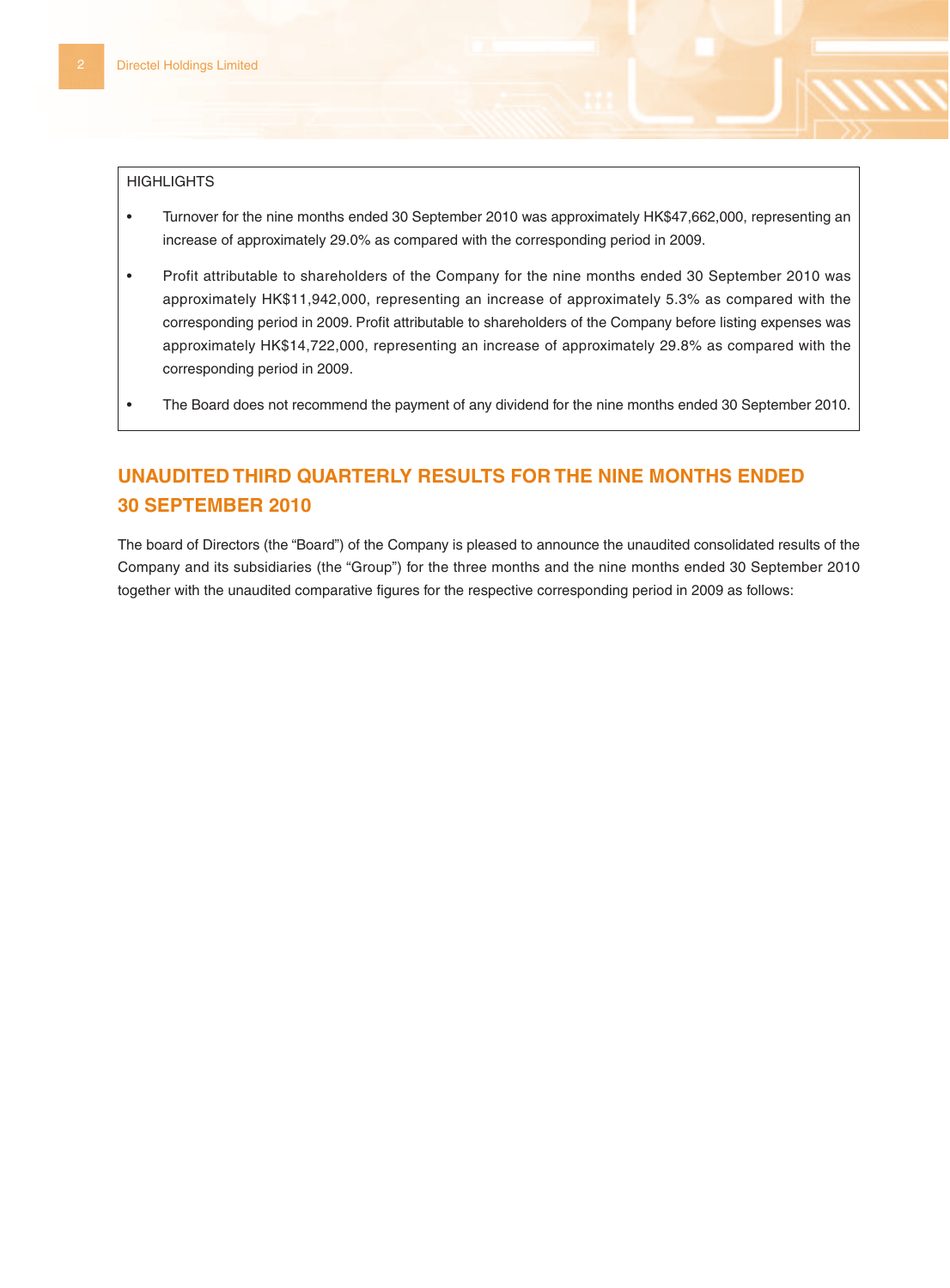# **CONSOLIDATED INCOME STATEMENT**

|                               |                | For the three months |             | For the nine months |                |
|-------------------------------|----------------|----------------------|-------------|---------------------|----------------|
|                               |                | ended 30 September   |             | ended 30 September  |                |
|                               |                | 2010                 | 2009        | 2010                | 2009           |
|                               |                | <b>HK\$'000</b>      | HK\$'000    | <b>HK\$'000</b>     | HK\$'000       |
|                               | <b>Note</b>    | (Unaudited)          | (Unaudited) | (Unaudited)         | (Unaudited)    |
| <b>Turnover</b>               | $\overline{4}$ | 17,720               | 13,365      | 47,662              | 36,936         |
| Cost of sales                 |                | (7, 134)             | (6, 299)    | (19, 568)           | (18, 712)      |
| <b>Gross profit</b>           |                | 10,586               | 7,066       | 28,094              | 18,224         |
| Other revenue                 |                |                      |             |                     | $\overline{2}$ |
| Administrative expenses       |                | (4, 337)             | (2, 252)    | (13, 745)           | (7, 439)       |
| <b>Profit from operations</b> |                | 6,249                | 4,814       | 14,349              | 10,787         |
| Finance income                | 5              | 269                  | 194         | 420                 | 2,794          |
| Profit before taxation        | 6              | 6,518                | 5,008       | 14,769              | 13,581         |
| Income tax                    | $\overline{7}$ | (1,079)              | (826)       | (2,827)             | (2, 240)       |
| Profit for the                |                |                      |             |                     |                |
| period attributable to        |                |                      |             |                     |                |
| equity shareholders of        |                |                      |             |                     |                |
| the Company                   |                | 5,439                | 4,182       | 11,942              | 11,341         |
| Earnings per share            | 8              |                      |             |                     |                |
| - Basic and diluted           |                | HK\$0.006            | HK\$0.006   | HK\$0.014           | HK\$0.015      |
|                               |                |                      |             |                     |                |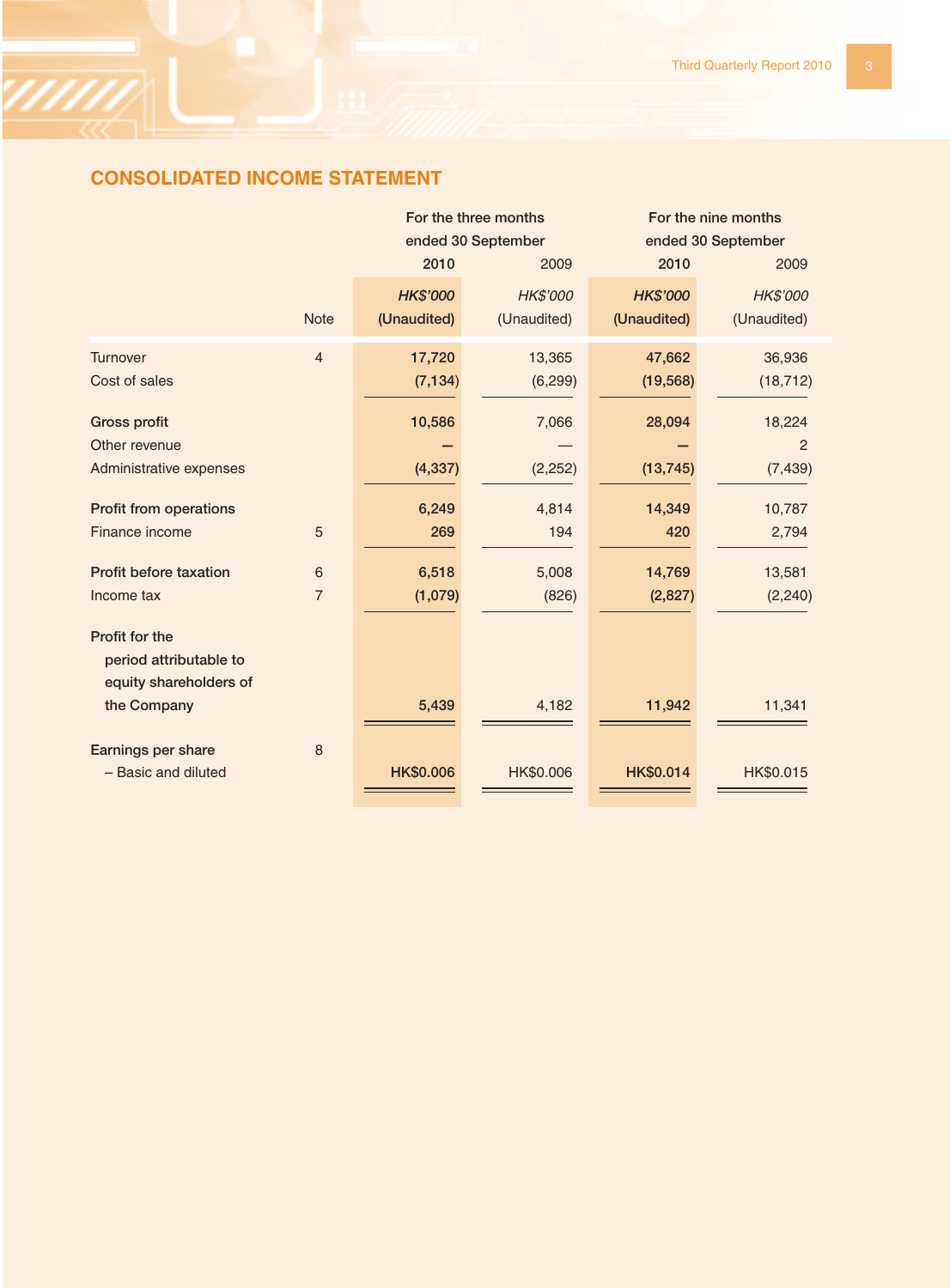## **CONSOLIDATED STATEMENT OF COMPREHENSIVE INCOME**

The Group had no components of comprehensive income other than "profit for the period attributable to equity shareholders of the Company" in the periods presented. Accordingly, no separate consolidated statement of comprehensive income is presented as the Group's "total comprehensive income" was the same as the "profit for the period attributable to equity shareholders of the Company" in the periods presented.

## **NOTES TO THE UNAUDITED CONSOLIDATED QUARTERLY FINANCIAL REPORT**

## **1. BACKGROUND OF THE COMPANY**

Directel Holdings Limited ("the Company") was incorporated in the Cayman Islands on 28 July 2009 as an exempted company with limited liability under the Companies Law, Chapter 22 (Law 3 of 1961, as consolidated and revised) of the Cayman Islands. The Company has established a place of business in Hong Kong and was registered in Hong Kong under Part XI of the Companies Ordinance as a non-Hong Kong company on 25 September 2009. On 2 June 2010, the Company listed its shares with a par value of HK\$0.01 each on the GEM of the Stock Exchange (the "Listing").

The Company and its subsidiaries (together referred to as "the Group") are principally engaged in provision of telecommunications services.

## **2. BASIS OF PREPARATION**

Pursuant to the group reorganisation (the "Reorganisation") to rationalize the corporate structure in preparation for the listing of the Company's shares on the Growth Enterprise Market of The Stock Exchange of Hong Kong Limited, the Company became the holding company of the Group on 7 September 2009. Details of the Reorganisation are set out in the prospectus of the Company dated 28 May 2010 (the "Prospectus").

The Group is regarded as a continuing entity resulting from the Reorganisation under common control and has been accounted for on the basis of merger accounting. The quarterly results of the Group for the three months and the nine months ended 30 September 2009 shown as comparatives in this quarterly financial report have been prepared as if the current group structure had been in existence throughout the periods presented, or since the respective dates of incorporation or establishment of the group companies, rather than from the date when the Company became the holding company of the Group pursuant to the Reorganisation.

This quarterly financial report has been prepared in compliance with the applicable disclosure provisions of Chapter 18 of the Rules Governing the Listing of Securities on GEM of the Stock Exchange.

This quarterly financial report has been prepared in accordance with substantially the same accounting policies adopted in the accountants' report included in the Prospectus, except for the accounting policy changes that are expected to be reflected in the 2010 annual financial statements. Details of these changes in accounting policies are set out in note 3.

This quarterly financial report contains consolidated third quarterly income statement, consolidated statement of comprehensive income and selected explanatory notes. The notes include an explanation of events and transactions that are significant to an understanding of the financial performance of the Group since the 2009 annual financial statements. The consolidated quarterly financial report and notes thereon do not include all of the information required for a full set of financial statements prepared in accordance with International Financial Reporting Standards ("IFRS").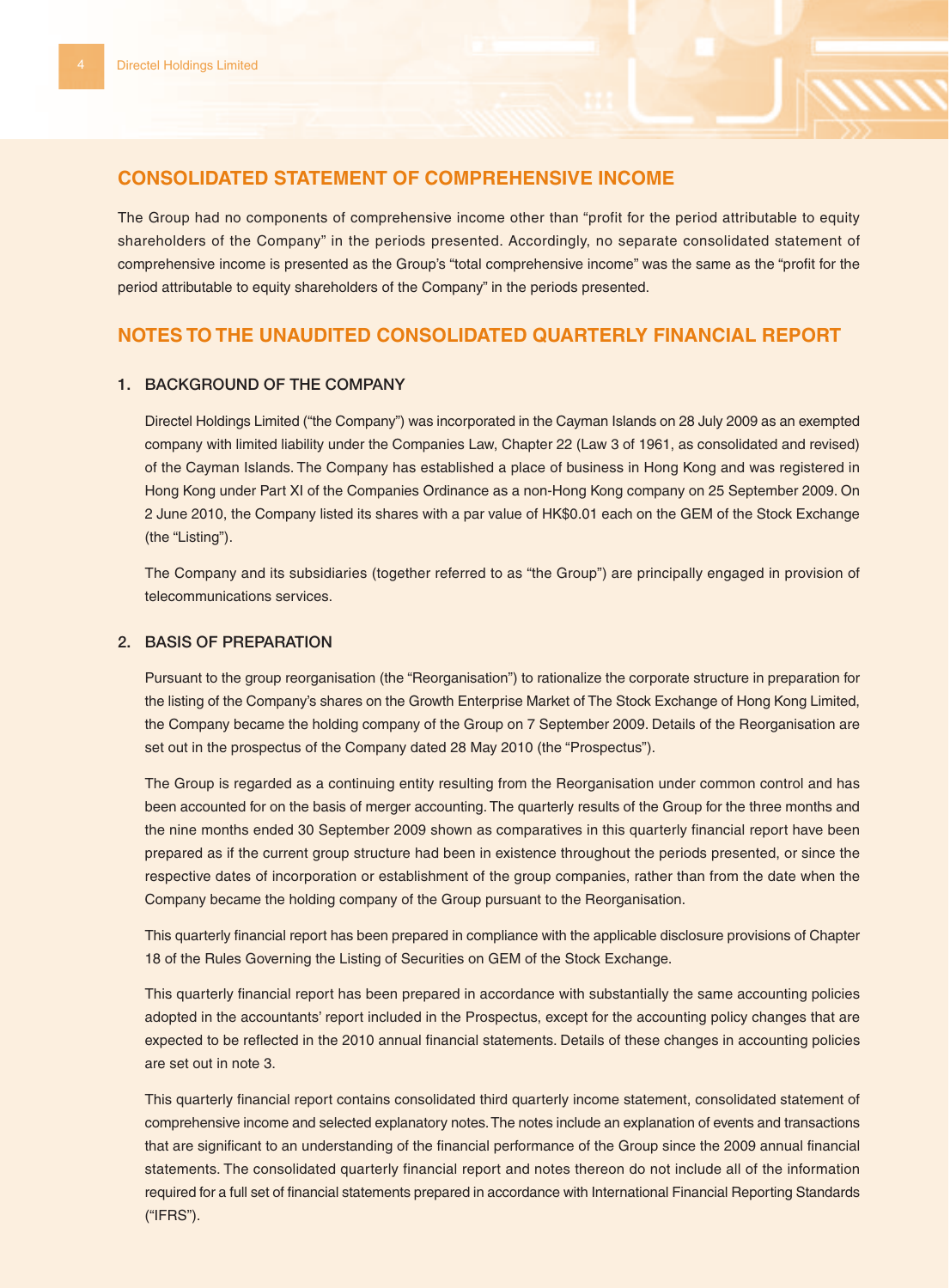This quarterly financial report has not been audited by the Company's auditors, but has been reviewed by the Company's audit committee.

## **3. CHANGES IN ACCOUNTING POLICIES**

The International Accounting Standards Board has issued certain new IFRS, a number of amendments to IFRS and new Interpretations that are first effective for the current accounting period of the Group and the Company. Of these, the following developments are relevant to the Group's financial statements:

## **• Improvements to IFRS (2009)**

The improvements to IFRS (2009) have had no material impact on the Group's financial statements as the amendments were consistent with policies already adopted by the Group.

## **4. TURNOVER**

|                                                                       | For the three months<br>ended 30 September |                                 | For the nine months<br>ended 30 September |                                 |
|-----------------------------------------------------------------------|--------------------------------------------|---------------------------------|-------------------------------------------|---------------------------------|
|                                                                       | 2010<br><b>HK\$'000</b><br>(Unaudited)     | 2009<br>HK\$'000<br>(Unaudited) | 2010<br><b>HK\$'000</b><br>(Unaudited)    | 2009<br>HK\$'000<br>(Unaudited) |
| Provision of<br>telecommunications services<br>Provision of telesales | 16,622                                     | 12,106                          | 44,808                                    | 31,619                          |
| dealership services                                                   | 1,098                                      | 1,259                           | 2,854                                     | 4,814                           |
| <b>Others</b>                                                         | 17,720                                     | 13,365                          | 47,662                                    | 503<br>36,936                   |

Substantially all of the Group's external customers and property, plant and equipment are located in Hong Kong.

## **5. FINANCE INCOME**

|                           | For the three months |             | For the nine months |             |
|---------------------------|----------------------|-------------|---------------------|-------------|
|                           | ended 30 September   |             | ended 30 September  |             |
|                           | 2010                 | 2009        | 2010                | 2009        |
|                           | <b>HK\$'000</b>      | HK\$'000    | <b>HK\$'000</b>     | HK\$'000    |
|                           | (Unaudited)          | (Unaudited) | (Unaudited)         | (Unaudited) |
| Interest income from      |                      |             |                     |             |
| bank deposits             | 27                   |             | 43                  |             |
| Net foreign exchange gain | 242                  | 194         | 377                 | 2,793       |
|                           | 269                  | 194         | 420                 | 2,794       |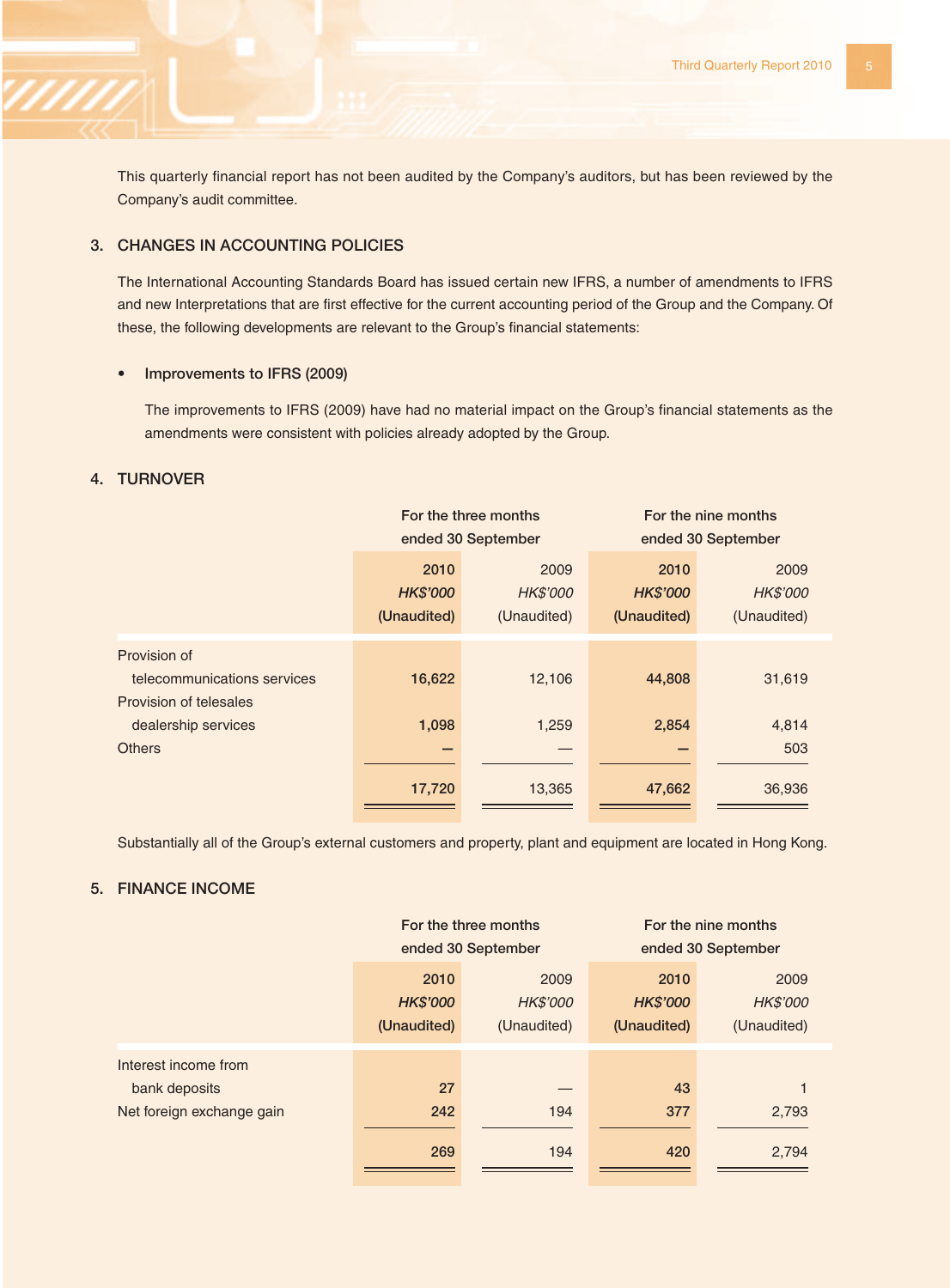## **6. PROFIT BEFORE TAXATION**

Profit before taxation is arrived at after charging:

|     |                                                                                   | For the three months<br>ended 30 September |                                 | For the nine months<br>ended 30 September |                                 |
|-----|-----------------------------------------------------------------------------------|--------------------------------------------|---------------------------------|-------------------------------------------|---------------------------------|
|     |                                                                                   | 2010<br><b>HK\$'000</b><br>(Unaudited)     | 2009<br>HK\$'000<br>(Unaudited) | 2010<br><b>HK\$'000</b><br>(Unaudited)    | 2009<br>HK\$'000<br>(Unaudited) |
| (a) | Staff costs:                                                                      |                                            |                                 |                                           |                                 |
|     | Salaries, wages and<br>other benefits<br>Contributions to<br>defined contribution | 902                                        | 640                             | 2,207                                     | 1,799                           |
|     | retirement plan                                                                   | 33                                         | 30                              | 95                                        | 83                              |
|     |                                                                                   | 935                                        | 670                             | 2,302                                     | 1,882                           |
| (b) | Other items:                                                                      |                                            |                                 |                                           |                                 |
|     | Depreciation                                                                      | 258                                        | 372                             | 957                                       | 1,105                           |
|     | Bad debts written off                                                             | 20                                         |                                 | 76                                        | 50                              |
|     | Licence charges                                                                   | 580                                        | 199                             | 1,622                                     | 1,351                           |
|     | <b>Operating lease charges</b><br>in respect of                                   |                                            |                                 |                                           |                                 |
|     | - rental of properties<br>- rental of transmission                                | 132                                        | 131                             | 396                                       | 371                             |
|     | lines<br>Auditors' remuneration                                                   | 87                                         | 52                              | 249                                       | 151                             |
|     | - annual audit services<br>- other compliance                                     | 264                                        | 6                               | 594                                       | 36                              |
|     | services                                                                          | 62                                         |                                 | 69                                        | $\overline{7}$                  |
|     | <b>Utilities</b>                                                                  | 20                                         | 18                              | 50                                        | 44                              |
|     | Repair and maintenance                                                            | 104                                        | 115                             | 311                                       | 228                             |
|     | Cost of inventories                                                               | 58                                         | 156                             | 528                                       | 820                             |
|     |                                                                                   |                                            |                                 |                                           |                                 |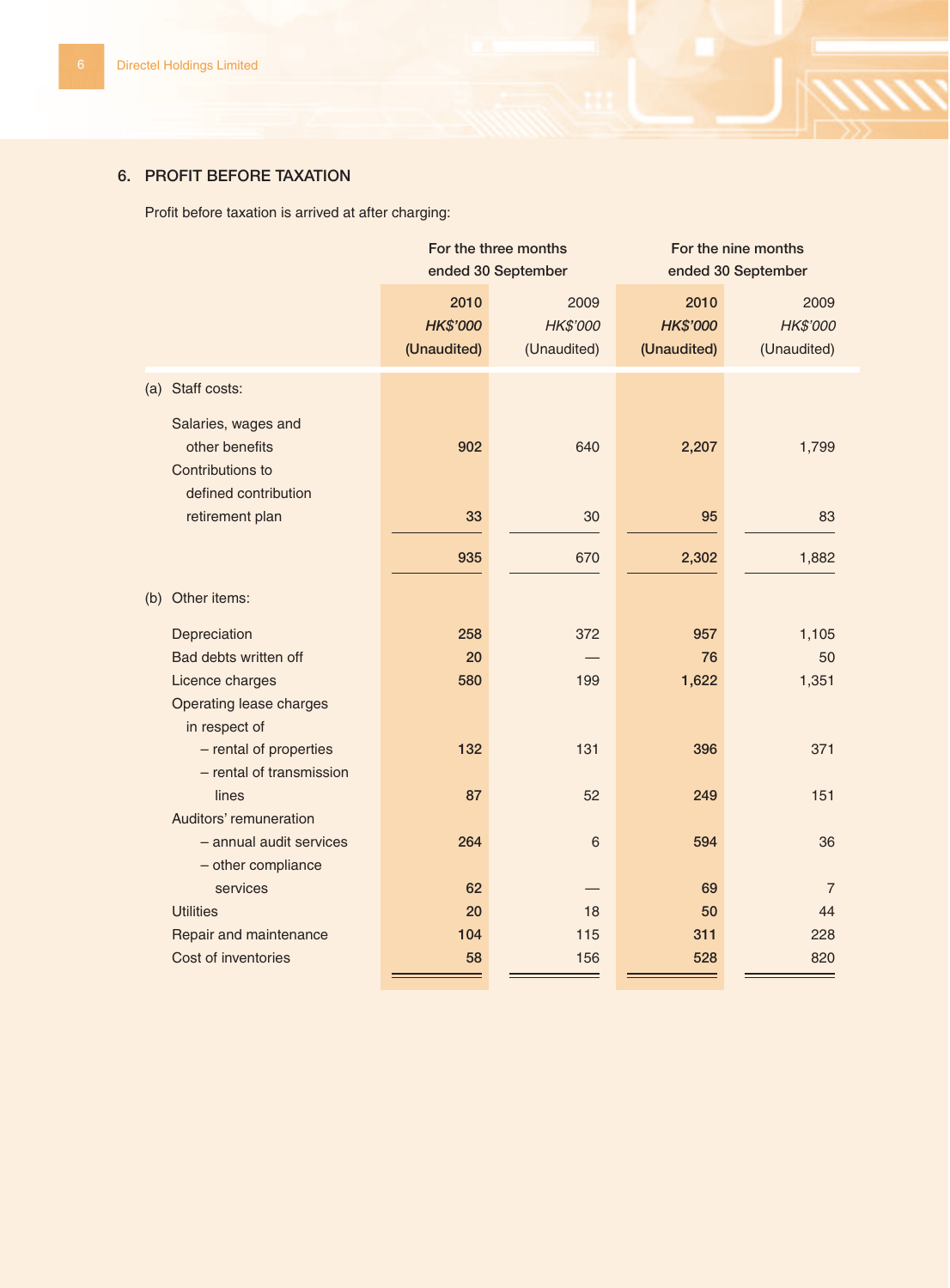### **7. INCOME TAX**

|                          | For the three months    |                  | For the nine months     |                  |
|--------------------------|-------------------------|------------------|-------------------------|------------------|
|                          | ended 30 September      |                  | ended 30 September      |                  |
|                          | 2010<br><b>HK\$'000</b> | 2009<br>HK\$'000 | 2010<br><b>HK\$'000</b> | 2009<br>HK\$'000 |
|                          | (Unaudited)             | (Unaudited)      | (Unaudited)             | (Unaudited)      |
| <b>Current tax</b>       |                         |                  |                         |                  |
| - Hong Kong Profits Tax  | 1,065                   | 953              | 2,922                   | 1,804            |
| Deferred tax             | 14                      | (127)            | (95)                    | 436              |
| Total income tax expense | 1,079                   | 826              | 2,827                   | 2,240            |

The Company's Hong Kong subsidiaries are subject to Hong Kong Profits Tax. In addition, the Company and Elitel Limited, although incorporated in the Cayman Islands, are also considered as having a taxable presence in Hong Kong, since they are primarily managed and controlled in Hong Kong. They are subject to tax on an entity basis on income arising in or derived from Hong Kong. The provision for Hong Kong Profits Tax for the three months and the nine months ended 30 September 2010 is calculated at 16.5% (three months and nine months ended 30 September 2009: 16.5%) of the estimated assessable profits for the periods. The payments of dividends by Hong Kong companies are not subject to any Hong Kong withholding tax.

## **8. EARNINGS PER SHARE**

#### **(a) Basic earnings per share**

The calculation of basic earnings per share for the three months ended 30 September 2010 is based on the unaudited profit attributable to ordinary equity shareholders of the Company of approximately HK\$5,439,000 (three months ended 30 September 2009: approximately HK\$4,182,000) and the weighted average number of 877,427,000 ordinary shares in issue during the period (2009: weighted average number of 750,000,000 ordinary shares after adjusting for the capitalisation issue in 2010).

The calculation of basic earnings per share for the nine months ended 30 September 2010 is based on the unaudited profit attributable to ordinary equity shareholders of the Company of approximately HK\$11,942,000 (nine months ended 30 September 2009: approximately HK\$11,341,000) and the weighted average number of 877,427,000 ordinary shares in issue during the period (2009: weighted average number of 750,000,000 ordinary shares after adjusting for the capitalisation issue in 2010).

#### **(b) Diluted earnings per share**

There were no potential dilutive ordinary shares for each of the three months and the nine months ended 30 September 2009 and 30 September 2010, and therefore, diluted earnings per share are the same as the basic earnings per share.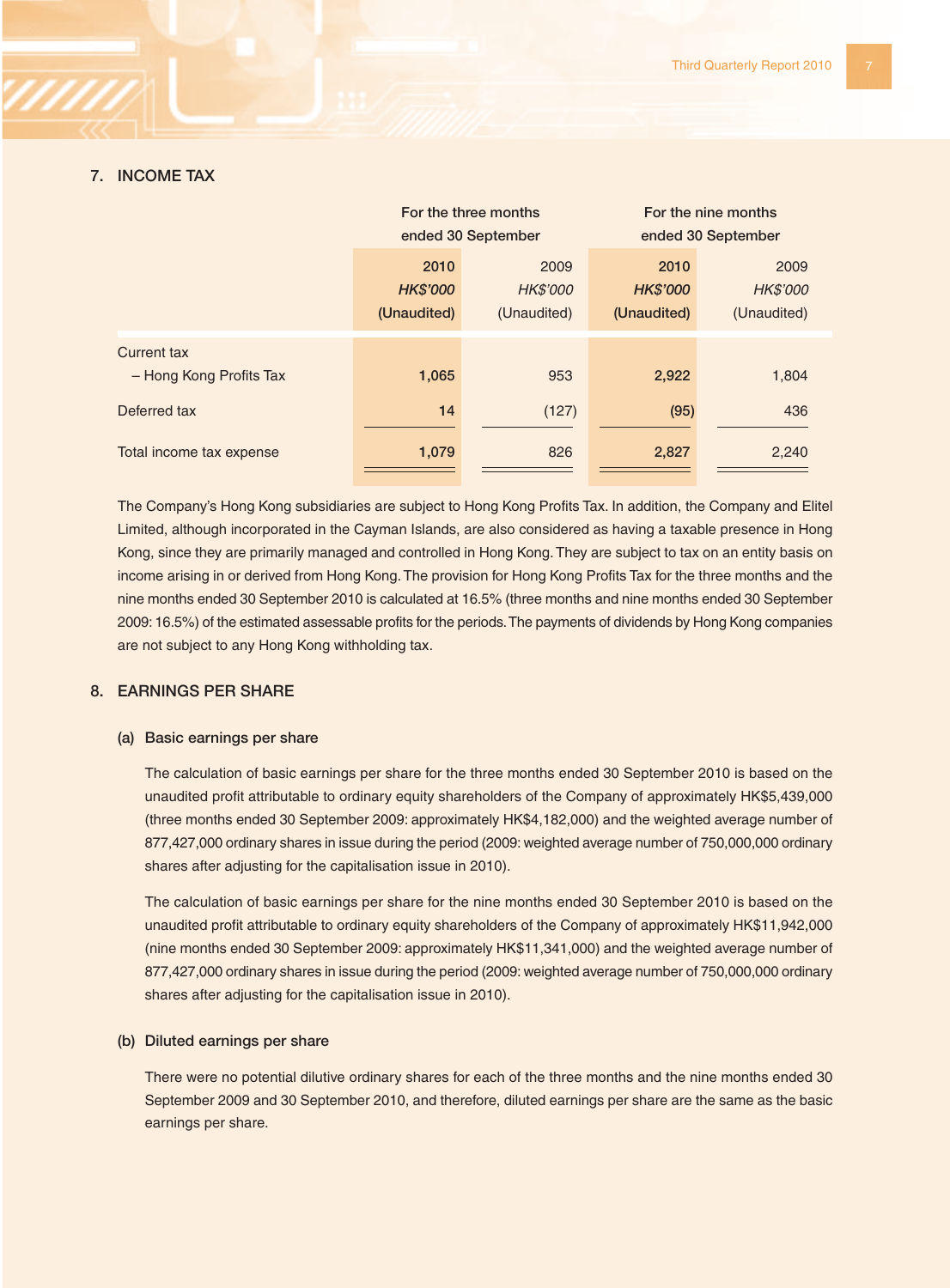## **9. MOVEMENT OF EQUITY**

|                            | Share       | Share       | Other       | Retained    |             |
|----------------------------|-------------|-------------|-------------|-------------|-------------|
|                            | capital     | premium     | reserve     | earnings    | Total       |
|                            | HK\$'000    | HK\$'000    | HK\$'000    | HK\$'000    | HK\$'000    |
|                            | (Unaudited) | (Unaudited) | (Unaudited) | (Unaudited) | (Unaudited) |
| As at 1 January 2009       |             |             |             | 3,836       | 3,836       |
| <b>Total comprehensive</b> |             |             |             |             |             |
| income for the period      |             |             |             | 11,341      | 11,341      |
| As at 30 September 2009    |             |             |             | 15,177      | 15,177      |
| As at 1 January 2010       |             |             |             | 13,975      | 13,975      |
| Capitalisation issue       | 7,500       | (7,500)     |             |             |             |
| Shares issued under        |             |             |             |             |             |
| Placing, net of share      |             |             |             |             |             |
| issuing expenses           | 2,875       | 74,999      |             |             | 77,874      |
| Total comprehensive        |             |             |             |             |             |
| income for the period      |             |             |             | 11,942      | 11,942      |
| As at 30 September 2010    | 10,375      | 67,499      |             | 25,917      | 103,791     |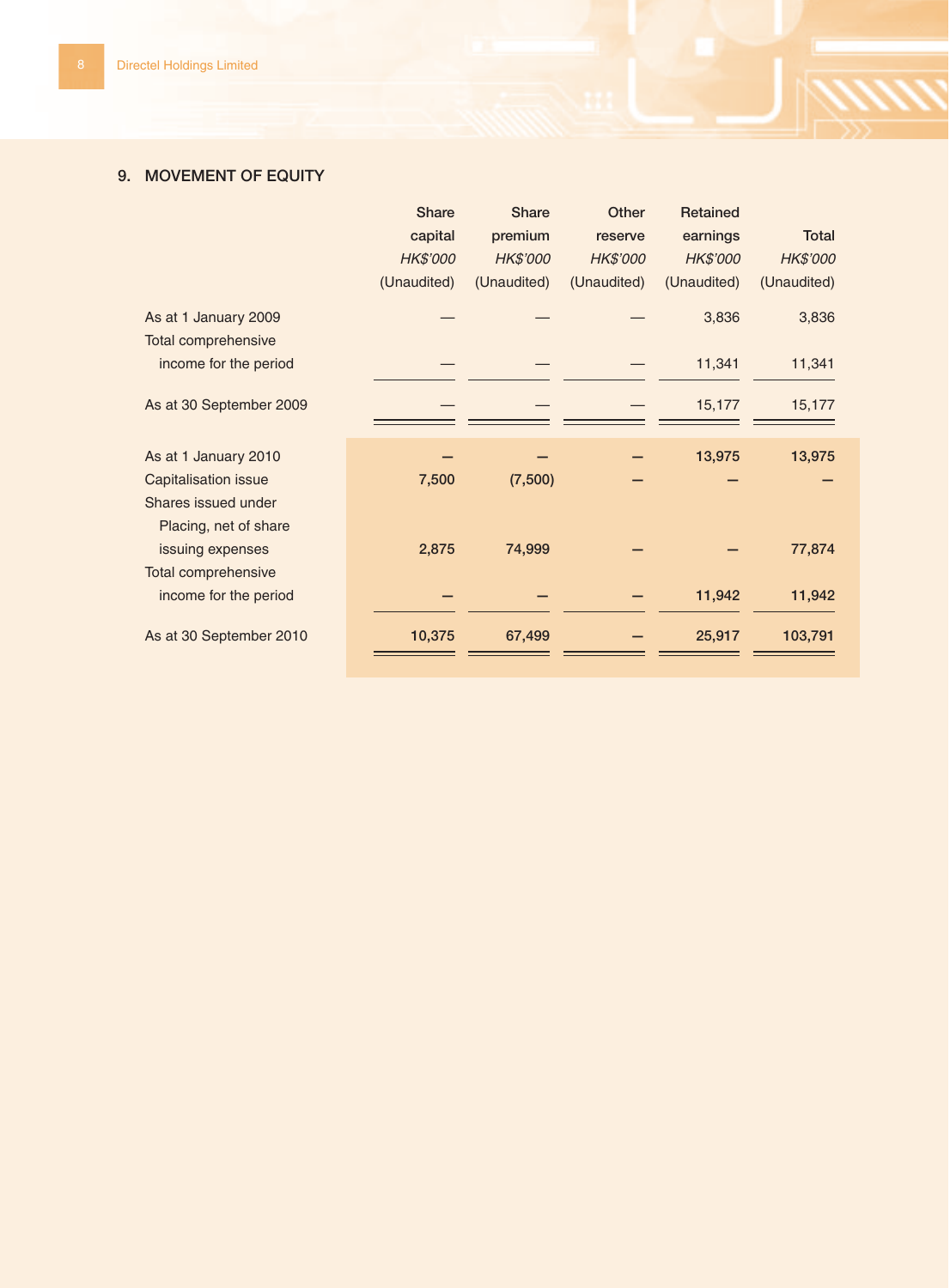## **MANAGEMENT DISCUSSION AND ANALYSIS**

#### **BUSINESS REVIEW**

The Group is a mobile virtual network operator ("MVNO") which is principally engaged in the provision of mobile phone services. The Group does not have its own telecommunications network infrastructure and its business mainly involves the trading of the airtime sourced from two mobile network operators ("MNOs") in Hong Kong and one MNO in the PRC, and subsequently sold the airtime through different channels and in various forms to users, dealers or MNOs. The Group's mobile phone services include "One Card Multiple Number" service and Hong Kong local mobile phone services. The Group also provides services of resale of airtime to MNOs, telesales dealership services and other services.

The Group's performance kept improving for the nine months ended 30 September 2010 compared to the corresponding period in 2009. Total number of activated phone numbers increased by approximately 44.4% to 207,124 as of 30 September 2010 compared to 143,483 as of 31 December 2009. The monthly average number of activated phone numbers increased by approximately 69.8% to 173,061 in the nine months ended 30 September 2010 when compared to the corresponding period in 2009.

However, owing to the fierce competition in the mobile services industry in Hong Kong and the greater popularity of mobile phone usage, the competitiveness of the Group's business has been adversely affected and the ARPU of the Group and the revenue per minute of airtime sold had showed a decreasing trend. The ARPU of the Group was approximately HK\$27.1 for the nine months ended 30 September 2010, lower than approximately HK\$30.3 for the same period last year.

The volume of the Group's airtime sold increased from approximately 65.9 million minutes for the nine months ended 30 September 2009 to approximately 127.7 million minutes for the nine months ended 30 September 2010; and the revenue derived from "One Card Multiple Number" service, Hong Kong local mobile phone services and resale of airtime to MNOs increased from approximately HK\$31.6 million to approximately HK\$44.8 million during the same period. The Group's revenue per minute of airtime sold decreased from approximately HK\$0.48 for the nine months ended 30 September 2009 to approximately HK\$0.35 for the nine months ended 30 September 2010. Such decrease was mainly attributable to the relatively lower ARPU of most newly activated mobile phone numbers which belong to Hong Kong local mobile phone services plans and the cancellation of domestic roaming fees when making international long distance calls in the PRC since 1 January 2010 under the rules and regulations promulgated by the relevant authorities of the PRC in December 2009.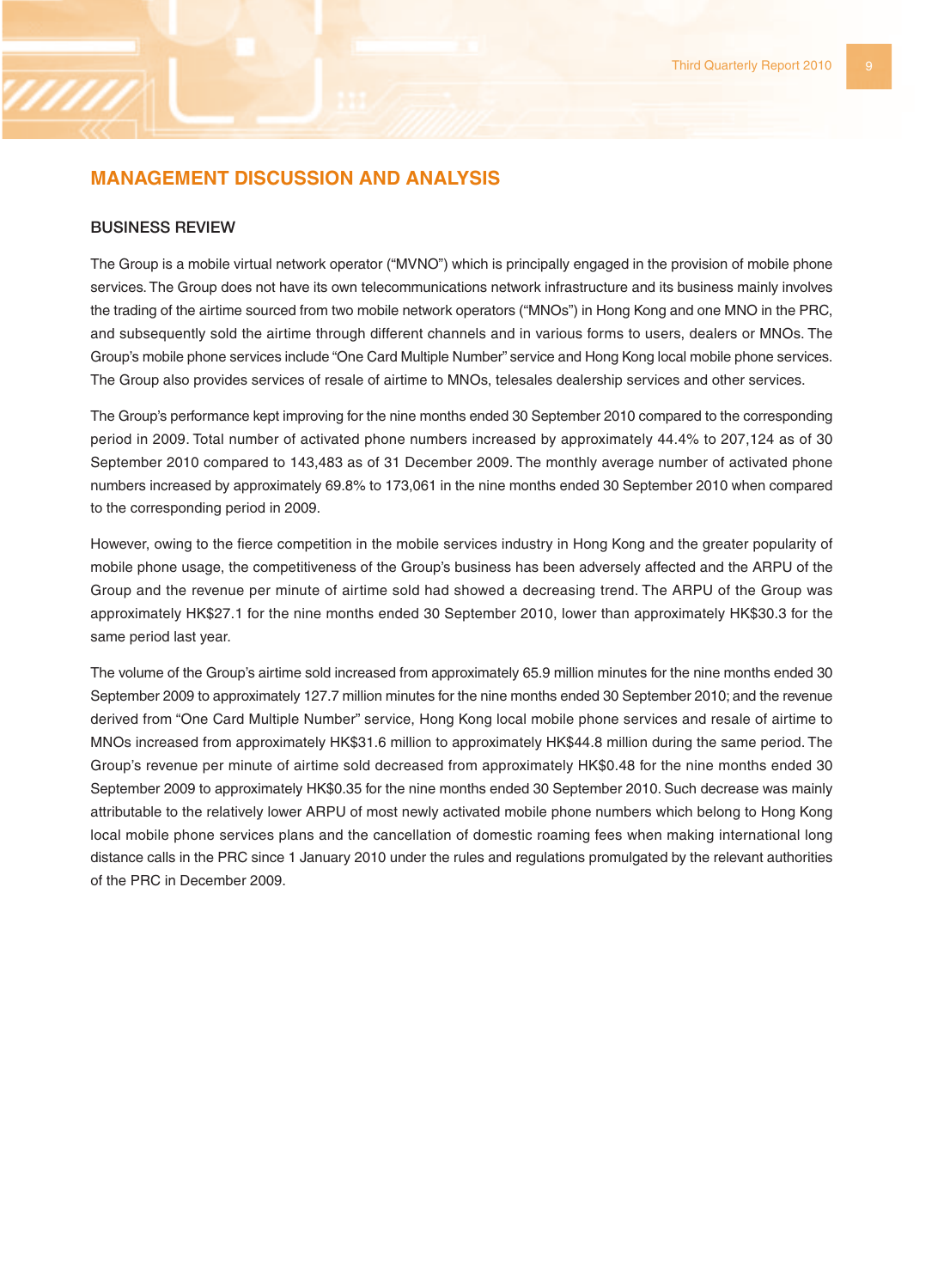#### **FINANCIAL REVIEW**

For the nine months ended 30 September 2010, the turnover of the Group increased to approximately HK\$47,662,000 compared to approximately HK\$36,936,000 for the corresponding period last year, represented an increase of approximately 29.0%. The increase in turnover was mainly attributable to the increase in the monthly average number of activated phone numbers which overweighed the decrease in the Group's ARPU.

The Group's cost of sales increased by approximately 4.6% to approximately HK\$19,568,000 for the nine months ended 30 September 2010 compared to approximately HK\$18,712,000 for the corresponding period last year, in which the cost of sales in respect of the provision of mobile phone services and resale of airtime to MNOs increased by approximately 17.3% whereas the cost of sales in respect of the provision of telesales dealership services decreased by approximately 32.4%. The cost of sales was in line with the respective changes regarding the revenue derived from the Group's provision of mobile phone services and resale of airtime to MNOs as well as provision of telesales dealership services.

The gross profit of the Group for the nine months ended 30 September 2010 increased to approximately HK\$28,094,000 compared to approximately HK\$18,224,000 for the corresponding period last year due to an improvement in gross profit margin to 58.9% for the nine months ended 30 September 2010 from 49.3% for the corresponding period last year. The improvement in gross profit and gross profit margin was mainly attributable to the decrease of average unit cost of Hong Kong airtime resulting from mass purchase and then satisfying the minimum monthly airtime purchase amount adopted by two MNOs.

The Group's administrative expenses for the nine months ended 30 September 2010 increased by approximately 84.8% to approximately HK\$13,745,000 compared to approximately HK\$7,439,000 for the corresponding period last year. The increase was mainly attributable to the listing expenses incurred of approximately HK\$2,780,000 in the first half year of 2010.

The Group's finance income for the nine months ended 30 September 2010 decreased by approximately 85.0% to approximately HK\$420,000 compared to approximately HK\$2,794,000 for the corresponding period last year. The decrease was mainly attributed to the foreign exchange gain arising from foreign currency transactions, where in June 2009 the Group fully settled the balances with certain third parties and related parties denominated in RMB with reference to the historical exchange rate in prior years when such balances were made, while no such transaction incurred in the nine months ended 30 September 2010.

The Group's income tax for the nine months ended 30 September 2010 increased by approximately 26.2% to approximately HK\$2,827,000 compared to approximately HK\$2,240,000 for the corresponding period last year. The increase was mainly attributed to the improvement of operation profit, while the listing fee incurred was not tax deductible.

The Group's profit attributable to equity shareholders of the Company for the nine months ended 30 September 2010 increased by approximately 5.3% to approximately HK\$11,942,000 compared to approximately HK\$11,341,000 for the corresponding period last year. The increase was mainly due to improvement of gross profit and set-off by the one-off listing expenses incurred of approximately HK\$2,780,000. Profit attributable to shareholders of the Company before listing expenses was approximately HK\$14,722,000, representing an increase of approximately 29.8% as compared with the corresponding period in 2009.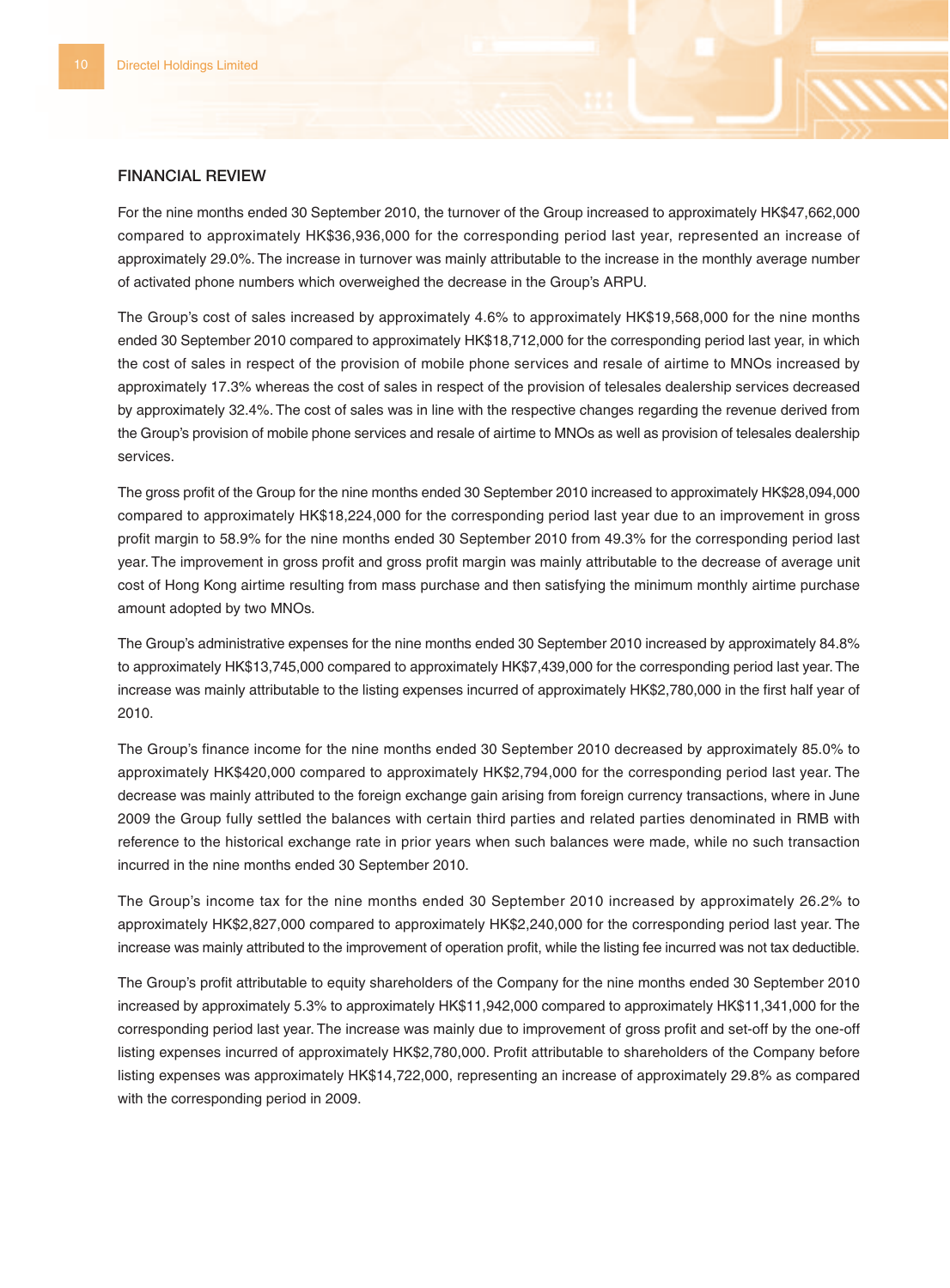#### **USE OF PROCEEDS**

As stated in the Prospectus, the Group plans to (i) expand the business of mobile phone services in other Asia Pacific territories; (ii) upgrade the Group's telecommunications equipment to be compatible with the 3G mobile networks in Hong Kong and China; and (iii) introduce RF-SIM to the Group's mobile phone services in Hong Kong and Macau in the forthcoming future. As at the date of this report, the Group does not anticipate any change to this plan. During the period between 2 June 2010, being the date of Listing, and 30 September 2010, the proceeds from the Placing were applied by the Company in accordance with the Directors' assessment of the development of the market condition:

- (1) Since the Listing on 2 June 2010, the Group proceeded to commence with its expansion and business development. The remaining proceeds were partially applied by the end of September 2010 after the Group negotiated with suppliers and service providers for better terms;
- (2) On expansion of mobile phone services in Macau, Taiwan and other Asia Pacific territories, the Company is at the negotiation stage on the partnership terms with potential MNO partners and dealers in Macau and Taiwan;
- (3) On upgrading the Group's telecommunications equipment for compatible with the 3G mobile network operated by the Group's service operators in Hong Kong and the PRC, the Company has liaised with two telecommunications equipment manufacturers in relation to the system upgrade, and obtained quotation in respect of the equipment from one of the manufacturers;
- (4) On development and implementation of RF-SIM business plans in Hong Kong and Macau, the Company has purchased some RF-SIM cards for trial, and is at the negotiation stage on the purchase of equipment;
- (5) On expenditure relating to working capital, it mainly consisted of the payment of general and administrative expenses, including staff costs (including directors' remuneration), professional fees and other general operating expenses; and
- (6) The unused net proceeds as at 30 September 2010 have been placed as interest bearing deposits in banks in Hong Kong.

## **BUSINESS OUTLOOK**

Following the recovery of the global economy since the fourth quarter of 2009, the Group is optimistic and sees enormous opportunities and challenges in the market. Going forward in the fourth quarter of 2010, the Group will continue seeking opportunities in existing business to broaden the Group's customer base and expand the Group's operations by means of strengthening relationship with existing dealers, exploring new qualifying dealers and maintaining its low cost strategy for its marketing activities. Also, the Group will execute its business plan continuously to expand the geographical coverage of mobile phone services provided by the Group through development and expansion of such services in Asia Pacific and the Group will provide a wider variety of value-added services for its users to increase the revenue derived from users' airtime usage through (i) upgrading the Group's telecommunications equipment to be compatible with the 3G mobile networks operated by the Group's service operators in Hong Kong and the PRC as a MVNO enabling its users to enjoy 3G mobile data services; and (ii) introducing RF-SIM in Hong Kong and Macau to broaden the customer base of the Group.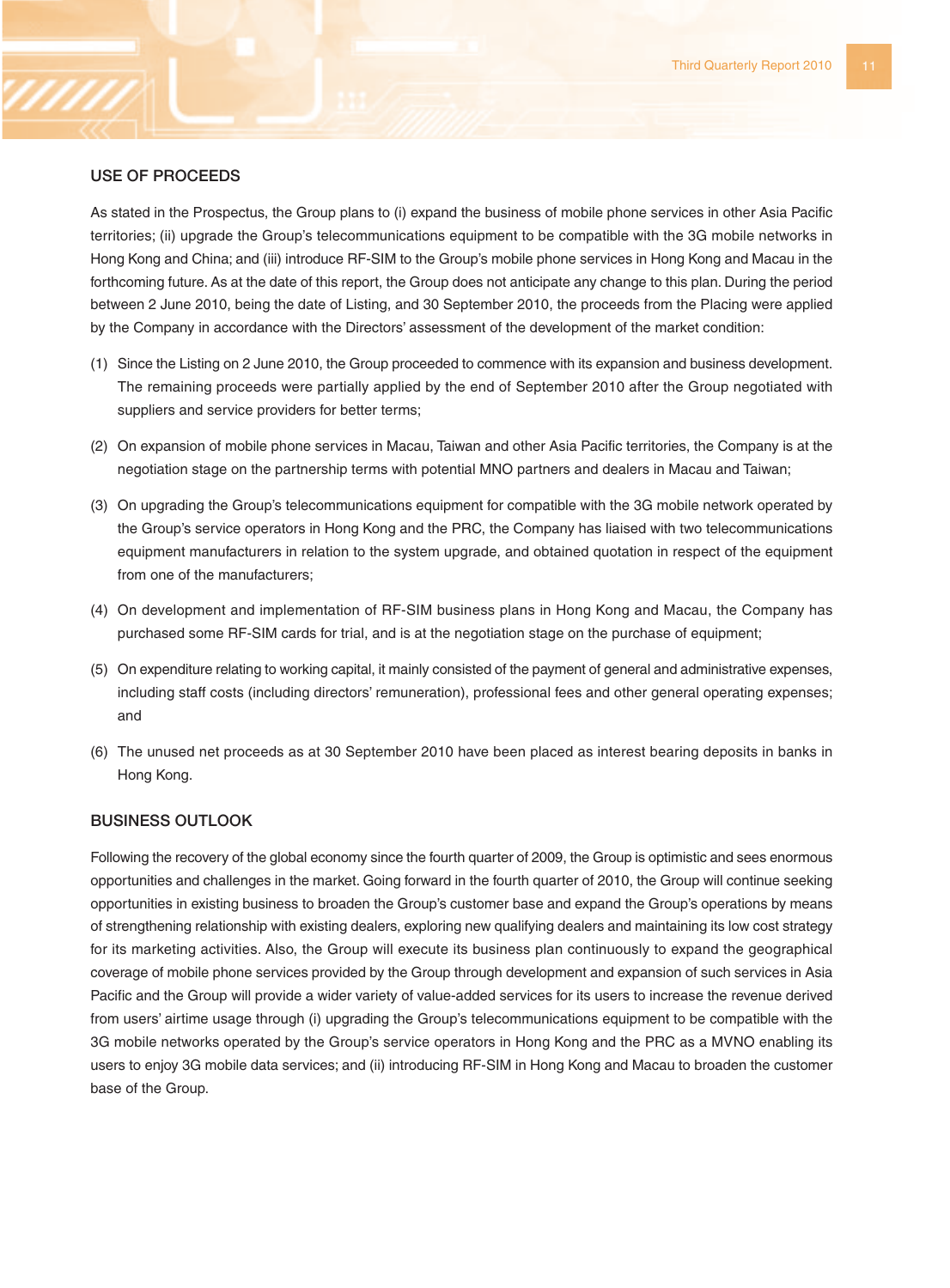## **CONTINGENT LIABILITIES**

Elitel Limited failed to register as a non-Hong Kong company within the prescribed time limit under Part XI of the Companies Ordinance, which shall be within one month of the establishment of the place of business in Hong Kong.

As at the date of this report, the Companies Registry was still considering whether to take any action against Elitel Limited in relation to its possible breaches of the Companies Ordinance in respect of its failure to register promptly under Part XI of the Companies Ordinance. Elitel Limited may be subject to certain penalty in this respect.

The Group did not recognise any provision in respect of the abovementioned issue as the amount of the obligation cannot be measured with sufficient reliability.

During the nine months ended 30 September 2010, no claims had been made against the Group by the Companies Registry in respect of Elitel Limited's failure to register as a non-Hong Kong company under Part XI of the Companies Ordinance.

Further details are set forth in the "Risk Factors" section of the Prospectus.

## **DIVIDENDS**

The Board does not recommend the payment of any dividend for the nine months ended 30 September 2010 (2009: Nil).

## **DIRECTORS' AND CHIEF EXECUTIVES' INTERESTS AND SHORT POSITIONS IN THE SHARES, UNDERLYING SHARES AND DEBENTURES**

As at 30 September 2010, so far as it is known to the Directors, the Directors and the chief executive of the Company had the following interests and short positions in the shares, underlying shares or the debentures of the Company or any of its associated corporations within the meaning of part XV of the Securities and Futures Ordinance (the "SFO"), which would have to be notified to the Company and the Stock Exchange pursuant to the provision of Divisions 7 and 8 of Part XV of the SFO (including interests and/or short positions of which they were taken or deemed to have under such provisions of the SFO) and/or required to be entered in the register required to be kept under Section 352 of the SFO or as otherwise notified to the Company and the Stock Exchange pursuant to Rule 5.46 of the GEM Listing Rules:

**Long position in shares of the Company:**

|                  | Nature of Interest/                                       | Number of              | Percentage of |
|------------------|-----------------------------------------------------------|------------------------|---------------|
| Name of Director | Capacity                                                  | <b>Ordinary Shares</b> | Shareholding  |
| Mr. Li Kin Shing | Interest of controlled<br>corporation<br>Beneficial owner | 716,250,000<br>(Note)  | 69.04%        |
| Ms. Kwok King Wa | Interest of controlled<br>corporation<br>Beneficial owner | 716,250,000<br>(Note)  | 69.04%        |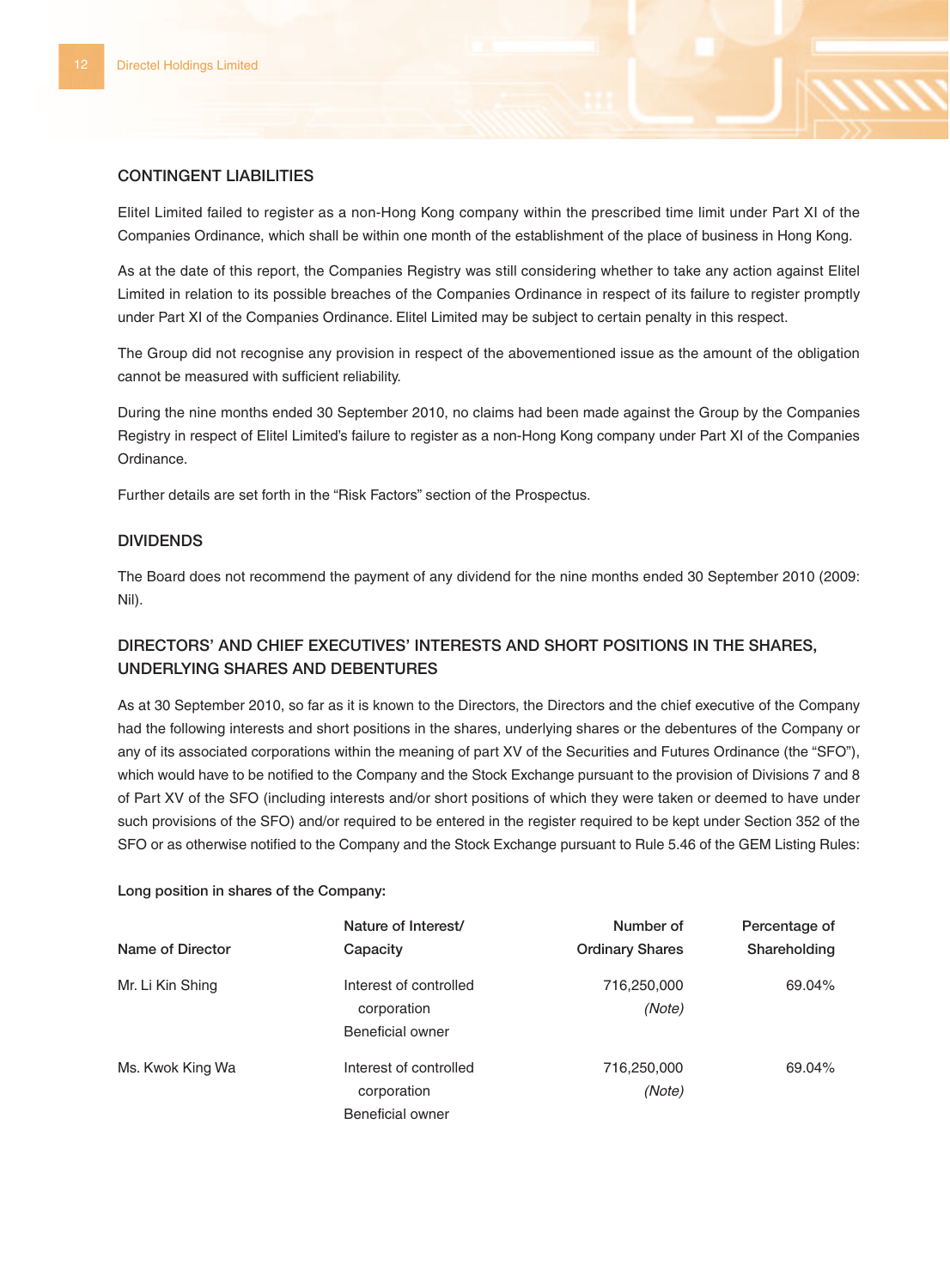

The 716,250,000 shares are owned by New Everich Holdings Limited ("New Everich") which is owned by Mr. Li Kin Shing and Ms. Kwok King Wa as to 54% and 46% respectively. Mr. Li Kin Shing is the spouse of Ms. Kwok King Wa. Accordingly, each of Mr. Li Kin Shing and Ms. Kwok King Wa is deemed to be interested in the 716,250,000 shares under the SFO.

Save as disclosed above, as at 30 September 2010, none of the Directors nor the chief executives of the Company had any interests or short positions in any shares, underlying shares and/or debentures of the Company or any of its associated corporations (within the meaning of Part XV of the SFO) which were notified to the Company and the Stock Exchange pursuant to Divisions 7 and 8 of Part XV of the SFO (including interest and/or short positions which were taken or deemed to have under such provisions of the SFO), or which were recorded in the register maintained by the Company pursuant to Section 352 of the SFO, or which would have to be notified to the Company and the Stock Exchange pursuant to Rule 5.46 of the GEM Listing Rules.

## **SUBSTANTIAL SHAREHOLDERS' AND OTHER PERSONS' INTERESTS AND SHORT POSITIONS IN SHARES AND UNDERLYING SHARES OF THE COMPANY**

As at 30 September 2010, so far as it is known to the Directors, the persons (other than the Directors or chief executive of the Company) with interests or short positions in the shares or underlying shares of the Company which would fall to be disclosed to the Company under the provisions of Divisions 2 and 3 of Part XV of the SFO or which would be recorded in the register of the Company required to be kept under section 336 of the SFO or who are directly or indirectly interested in 5% or more of the nominal value of any class of share capital carrying rights to vote in all circumstances at general meetings of any member of the Group were as follows:

#### **Long position in shares of the Company:**

|                      |                  | Number of              | Percentage of |
|----------------------|------------------|------------------------|---------------|
| Name                 | Capacity         | <b>Ordinary Shares</b> | Shareholding  |
| New Everich          | Beneficial owner | 716,250,000            | 69.04%        |
| (Note 1)             |                  | (Note 2)               |               |
| Cam Global Funds SPC | Beneficial owner | 61,600,000             | 5.94%         |

Notes:

(1) New Everich, a company incorporated on 23 April 2009 under the laws of the BVI with limited liability, is owned by Mr. Li Kin Shing and Ms. Kwok King Wa as to 54% and 46% respectively.

(2) The 716,250,000 shares are owned by New Everich which is owned by Mr. Li Kin Shing and Ms. Kwok King Wa as to 54% and 46% respectively. Mr. Li Kin Shing is the spouse of Ms. Kwok King Wa. Accordingly, each of Mr. Li Kin Shing and Ms. Kwok King Wa is deemed to be interested in the 716,250,000 shares under the SFO.

Save as disclosed above, as at 30 September 2010, so far as it is known to the Directors, there was no other person (other than the Directors or chief executive of the Company) with interests or short positions in the shares or underlying shares of the Company which would fall to be disclosed to the Company under the provisions of Divisions 2 and 3 of Part XV of the SFO or which would be recorded in the register of the Company required to be kept under section 336 of the SFO or who are directly or indirectly interested in 5% or more of the nominal value of any class of share capital carrying rights to vote in all circumstances at general meetings of any member of the Group.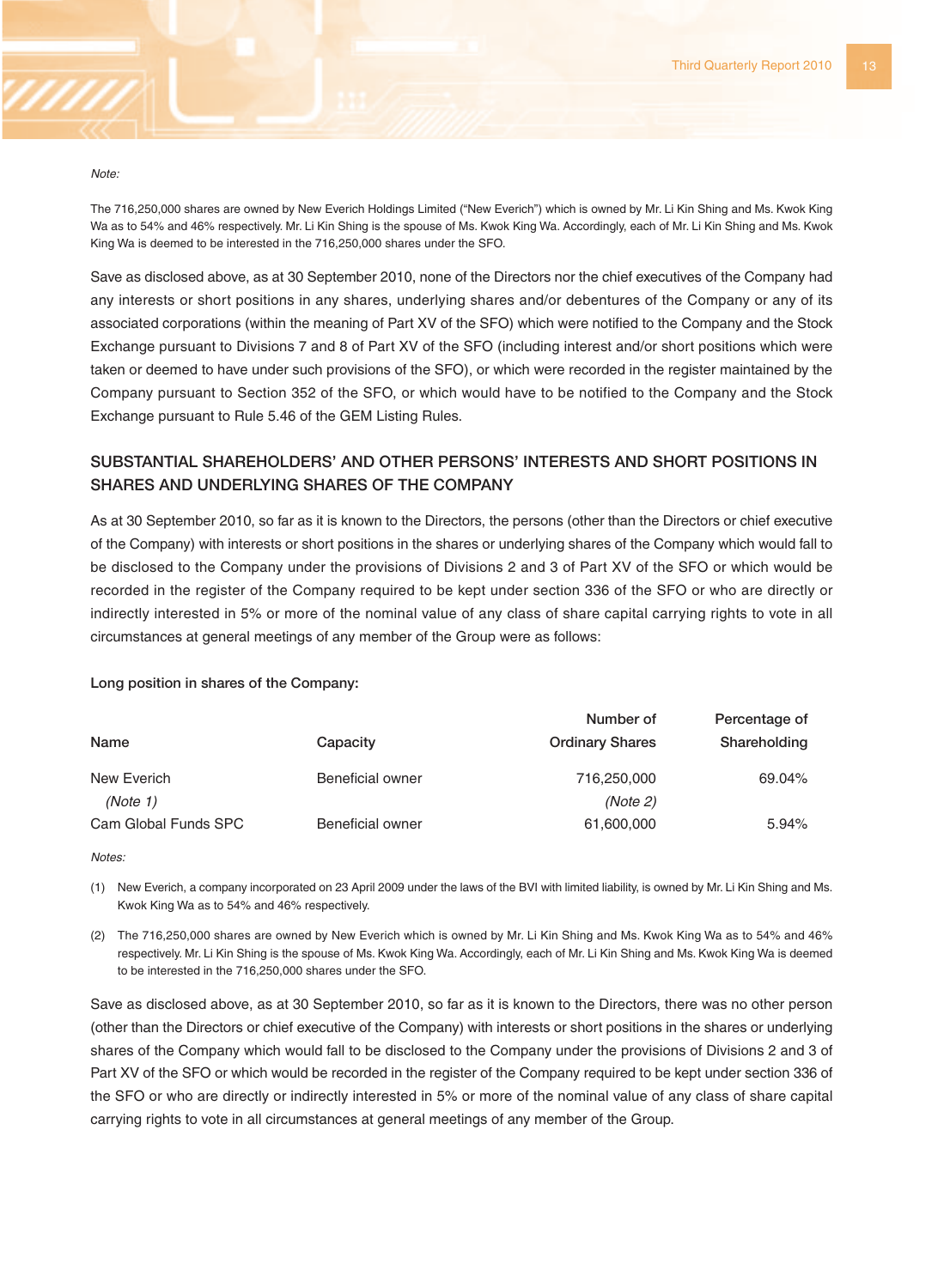### **DIRECTORS' RIGHT TO ACQUIRE SHARES OR DEBENTURES**

Save as disclosed in this report, during the period under review, there was no right to acquire benefits by means of the acquisition of shares in or debentures of the Company or of any other body corporate granted to any Directors or their respective spouse or children under 18 years of age, or were any such rights exercised by them; or was the Company, its holding company or any of its subsidiaries a party to any arrangements to enable the Directors, their respective spouse or children under 18 years of age to acquire such rights in the Company or any other body corporate.

### **SHARE OPTION SCHEME**

The Company has conditionally adopted the share option scheme in the written resolutions of the shareholders of the Company passed on 20 May 2010 (the "Share Option Scheme").

The Share Option Scheme became unconditional after the listing of the Company's shares on GEM on 2 June 2010. The Company did not grant or cancel any options under the Share Option Scheme any time during the period under review, and as at 30 September 2010, there was no outstanding share option under the Share Option Scheme.

## **CODE ON CORPORATE GOVERNANCE PRACTICES**

In the opinion of the Directors, the Company has complied with all the code provisions as set out in Appendix 15 to the GEM Listing Rules from the date of Listing up to 30 September 2010.

### **CODE OF CONDUCT REGARDING SECURITIES TRANSACTIONS BY DIRECTORS**

The Company has adopted the required standard of dealings as set out in Rules 5.48 to 5.67 of the GEM Listing Rules as the code of conduct regarding the directors' securities transactions in securities of the Company. Having made specific enquiry of all Directors, the Directors have confirmed that they have complied with the required standard of dealings as set out in the adopted code of conduct regarding directors' securities transactions.

#### **PURCHASE, SALE OR REDEMPTION OF THE COMPANY'S SHARES**

Save as disclosed in the Prospectus, during the nine months ended 30 September 2010, neither the Company nor any of its subsidiaries has purchased, sold or redeemed any share of the Company.

### **COMPETING INTERESTS**

During the nine months ended 30 September 2010, save as disclosed below, none of the Directors nor management shareholders (as defined under the GEM Listing Rules) of the Company nor their respective associates is considered to have interests in a business that competes or is likely to compete, either directly or indirectly, with the businesses of the Group other than those businesses where the Directors or management shareholders (as defined under the GEM Listing Rules) have been appointed or were appointed as directors to represent the interests of the Company and/or the Group.

Directel Limited, a company incorporated in the Cayman Islands, is held as to 50% and 50% by Mr. Li Kin Shing, a nonexecutive director, the chairman of the Company, a controlling shareholder, a management shareholder and a substantial shareholder of the Company, and Ms. Kwok King Wa, a controlling shareholder, a management shareholder and a substantial shareholder of the Company and the spouse of Mr. Li Kin Shing, respectively. According to the GEM Listing Rules, Directel Limited is an associate of Mr. Li Kin Shing and Ms. Kwok King Wa and thus a connected person.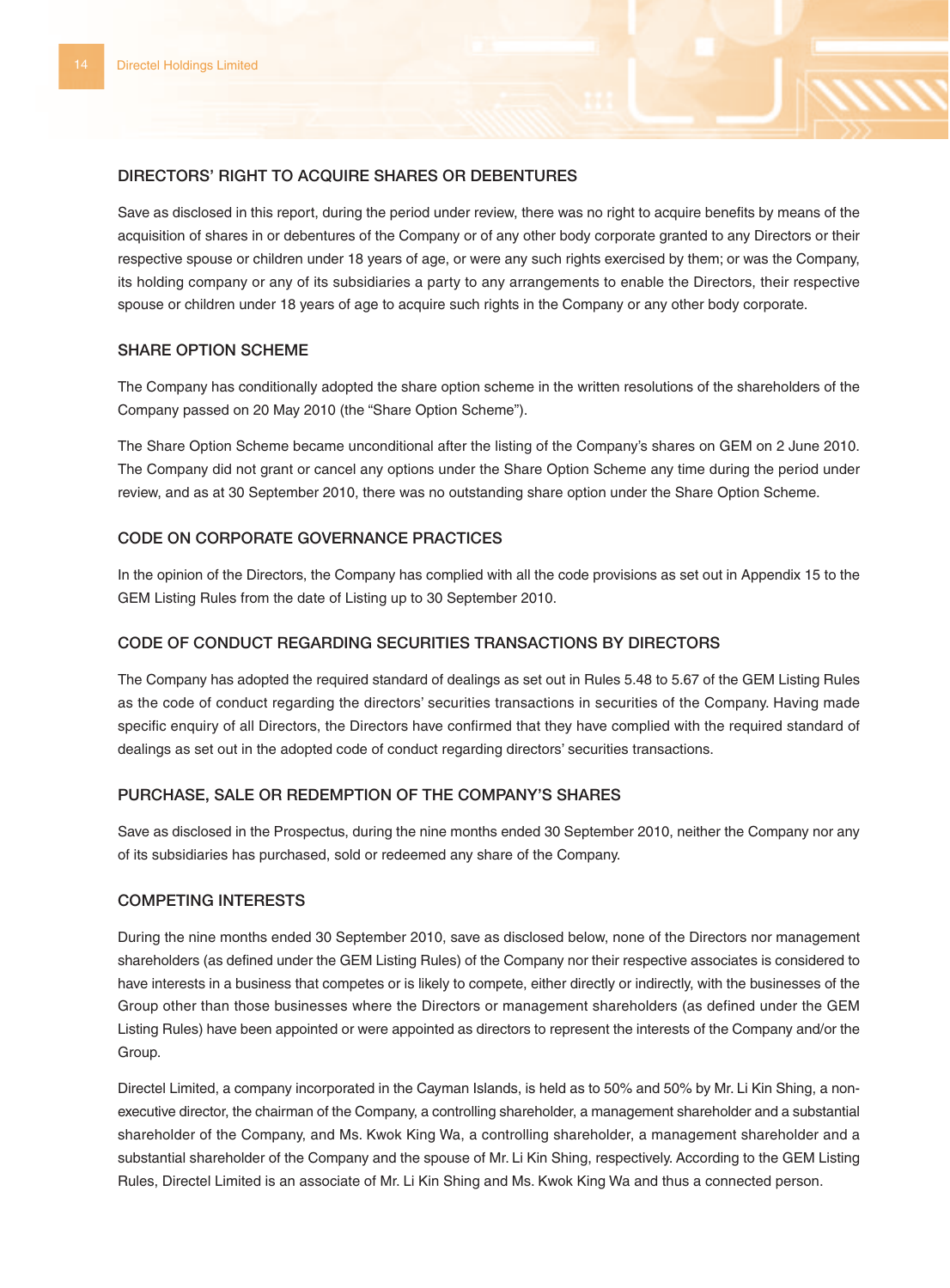Directel Limited is the legal and beneficial owner of the RF-SIM intellectual property rights in Hong Kong and Macau. Further, Directel Limited is the licensee of the operation rights of RF-SIM in markets other than the PRC in addition to its owned RF-SIM intellectual property rights in Hong Kong and Macau and it has the right to grant licences of the operation rights of RF-SIM intellectual property rights to others in markets other than the PRC. There is a risk that such services provided by Directel Limited may compete with the services provided by the Group as Directel Limited is expected to grant licences of the operation rights of RF-SIM intellectual property rights in other regions in the future.

International Elite Ltd. is a company incorporated in the Cayman Islands and a listed company on the Main Board of The Stock Exchange with Mr. Li Kin Shing and Ms. Kwok King Wa as controlling shareholders. According to the GEM Listing Rules, International Elite Ltd. is an associate of Mr. Li Kin Shing and Ms. Kwok King Wa and thus a connected person. Sunward Telecom Limited ("Sunward Telecom") and its wholly-owned subsidiaries (collectively, the "Sunward Group") are wholly-owned subsidiaries of International Elite Ltd. The Sunward Group, as a whole, is principally engaged in (i) the research and development, production and sales of RF-SIM products; and (ii) licensing of the RF-SIM operations rights in markets other than Hong Kong and Macau.

The Directors confirm that as China-Hongkong Telecom Limited, a wholly-owned subsidiary of the Company, has obtained the exclusive licence of the operation rights of RF-SIM intellectual property rights in Hong Kong and Macau and since the services provided by the Group are mainly in Hong Kong and Macau, there will be no direct competition between the services provided by Directel Limited, which are in territories other than the PRC, Hong Kong and Macau. There will also be no direct competition between the services provided by the International Elite Ltd., which its strategy is to concentrate on the application of the RF-SIM intellectual property rights in the PRC. Nevertheless, the management shareholders (including Mr. Li Kin Shing and Ms. Kwok King Wa) and Directel Limited (as Covenantors) executed a deed of non-competition undertaking in favour of the Company on 24 May 2010 pursuant to which the Covenantors have undertaken to the Company inter alia, that (i) the Covenantors shall not, directly or indirectly, engage in, invest in, participate in, or attempt to participate in, whether on his/her/its own account or with each other or in conjunction with or on behalf of any person or company, any business which will or may compete with the RF-SIM business of the Group in Hong Kong and Macau; and (ii) in the event the Covenantors or their associates were given any business opportunities that is or may involve in direct or indirect competition with the business of the Group, the Covenantors shall assist the Company in obtaining such business opportunities in the terms being offered to the Covenantors, or more favourable terms being acceptable to the Company.

### **INTEREST OF COMPLIANCE ADVISER**

As at 30 September 2010, as notified by the Company's compliance adviser, Guotai Junan Capital Limited ("Compliance Adviser"), except for the agreement entered into between the Company and the Compliance Adviser dated 28 May 2010, neither the Compliance Adviser or its directors, employees or associates had any interests as notified to the Group pursuant to Rule 6A.32 of the GEM Listing Rules and all Directors and controlling shareholders and their respective associates as referred to in Rule 11.04 of the GEM Listing Rules.